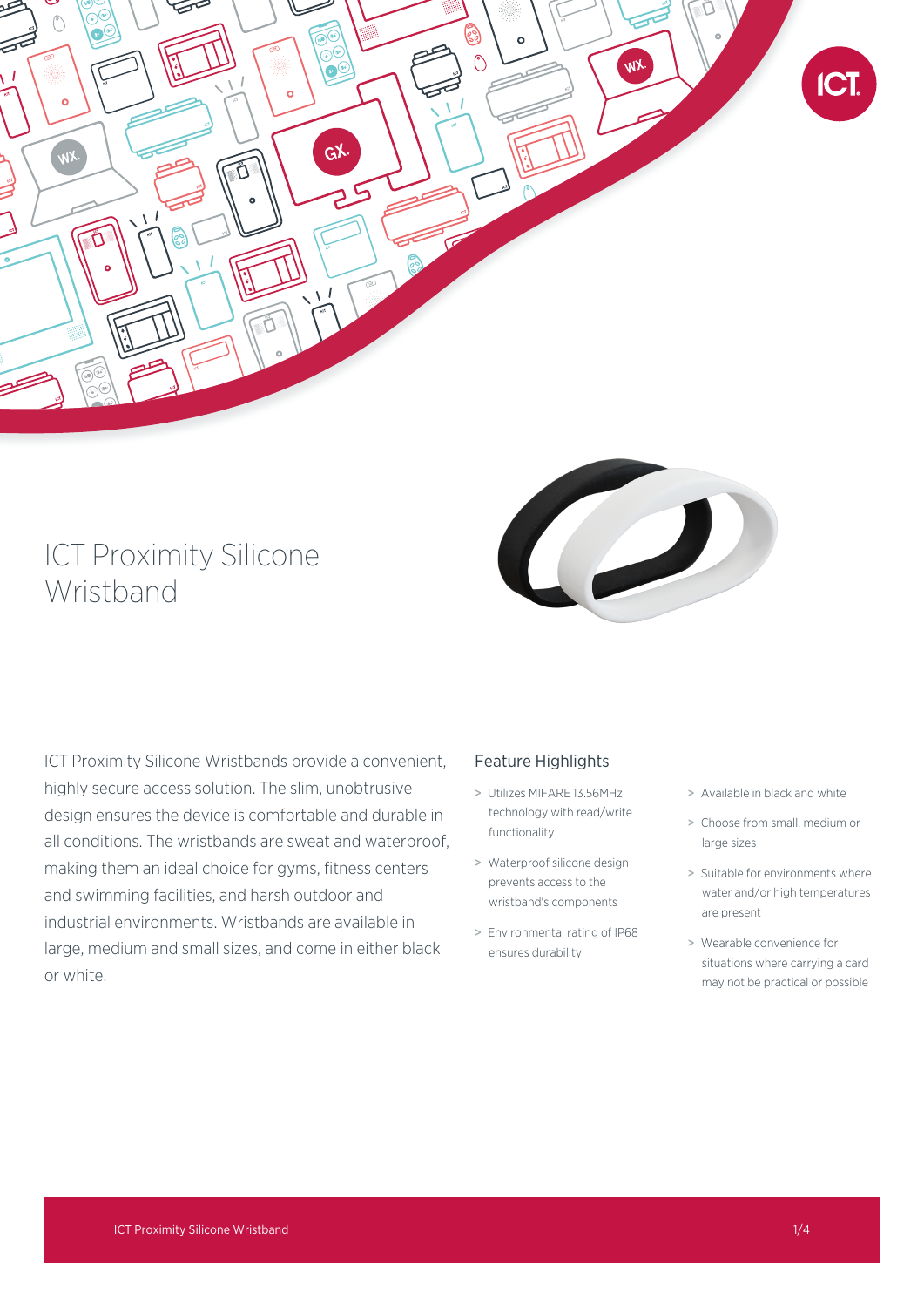#### ICT Secured MIFARE

ICT Secured MIFARE is ICT's implementation of the MIFARE standard. Credential data is protected with a diversified authentication key and encrypted with an AES256 algorithm, effectively plugging the known security flaw in the MIFARE standard.

Other MIFARE formats are also available.

#### Convenient

The slim, unobtrusive design ensures the wristband can be worn comfortably, including under protective clothing. This allows users to carry their credential on them at all times, making it fast and simple to move through access controlled doors.

### Long Life and Durability

Extremely durable, the wristbands carry an IP68 rating meaning they are resistant to water, heat, pressure and chemicals. This makes them an ideal choice for gyms, fitness centers and swimming facilities, along with harsh outdoor and industrial environments.

## Flexible Options

A range of ordering options provides additional flexibility:

- > Opt for black or white according to preference
- > Choose between small, medium and large sizes for the perfect fit and comfort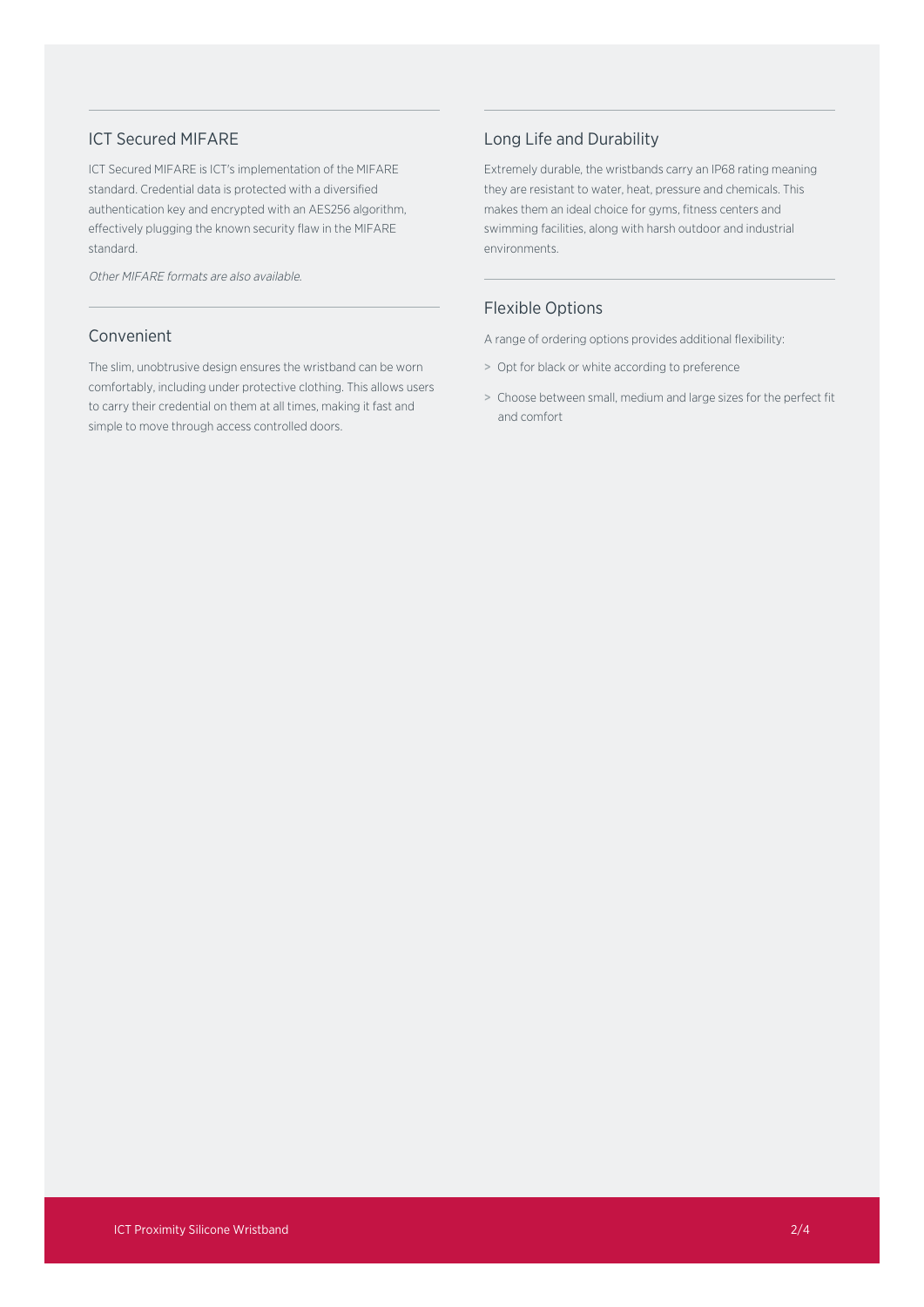### Technical Specifications

The following specifications are important and vital to the correct operation of this product. Failure to adhere to the specifications will result in any warranty or guarantee that was provided becoming null and void.

| <b>Ordering Information</b>     |                                                                                  |
|---------------------------------|----------------------------------------------------------------------------------|
| PRX-SWB-MF-B-L                  | Black Wristband - Large                                                          |
| PRX-SWB-MF-B-M                  | Black Wristband - Medium                                                         |
| PRX-SWB-MF-B-S                  | Black Wristband - Small                                                          |
| PRX-SWB-MF-W-L                  | White Wristband - Large                                                          |
| PRX-SWB-MF-W-M                  | White Wristband - Medium                                                         |
| <b>Communications</b>           |                                                                                  |
| Operating Frequency             | 13.56MHz                                                                         |
| Typical Maximum Read Range*     | 15mm (0.59")                                                                     |
| <b>Typical Transaction Time</b> | $< 100$ ms                                                                       |
| <b>Communication Rate</b>       | 106 Kbps                                                                         |
| <b>EEPROM Memory</b>            |                                                                                  |
| Memory                          | 1 kB EEPROM organized in 16 sectors of 4 blocks (one block consists of 16 bytes) |
| Write Endurance                 | 100,000 minimum                                                                  |
| Data Retention                  | 10 years minimum                                                                 |
| Composition                     |                                                                                  |
| Material                        | Silicone                                                                         |
| <b>Dimensions</b>               |                                                                                  |
|                                 | Large: $195 \times 16 \times 5$ mm $(7.6 \times 0.6 \times 0.2")$                |
| Dimensions (C x W x T)          | Medium: 180 x 16 x 5 mm (7 x 0.6 x 0.2")                                         |
|                                 | Small: 152 x 16x 5 mm (6 x 0.6 x 0.2")                                           |
| Weight                          | Approx. 14.5 g (0.51 oz)                                                         |
| <b>Operating Conditions</b>     |                                                                                  |
| Environmental Rating            | <b>IP68</b>                                                                      |
| Operating Temperature           | -25° to 85°C (-13° to 185°F) / Relative Humidity 60%                             |
| Storage Temperature             | -25° to 120°C (-13° to 248°F) / Relative Humidity 60%                            |

\* Read range is dependent on installation conditions and may vary accordingly.

Integrated Control Technology continually strives to increase the performance of its products. As a result these specifications may change without notice. We recommend consulting our website (www.ict.co) for the latest documentation and product information.